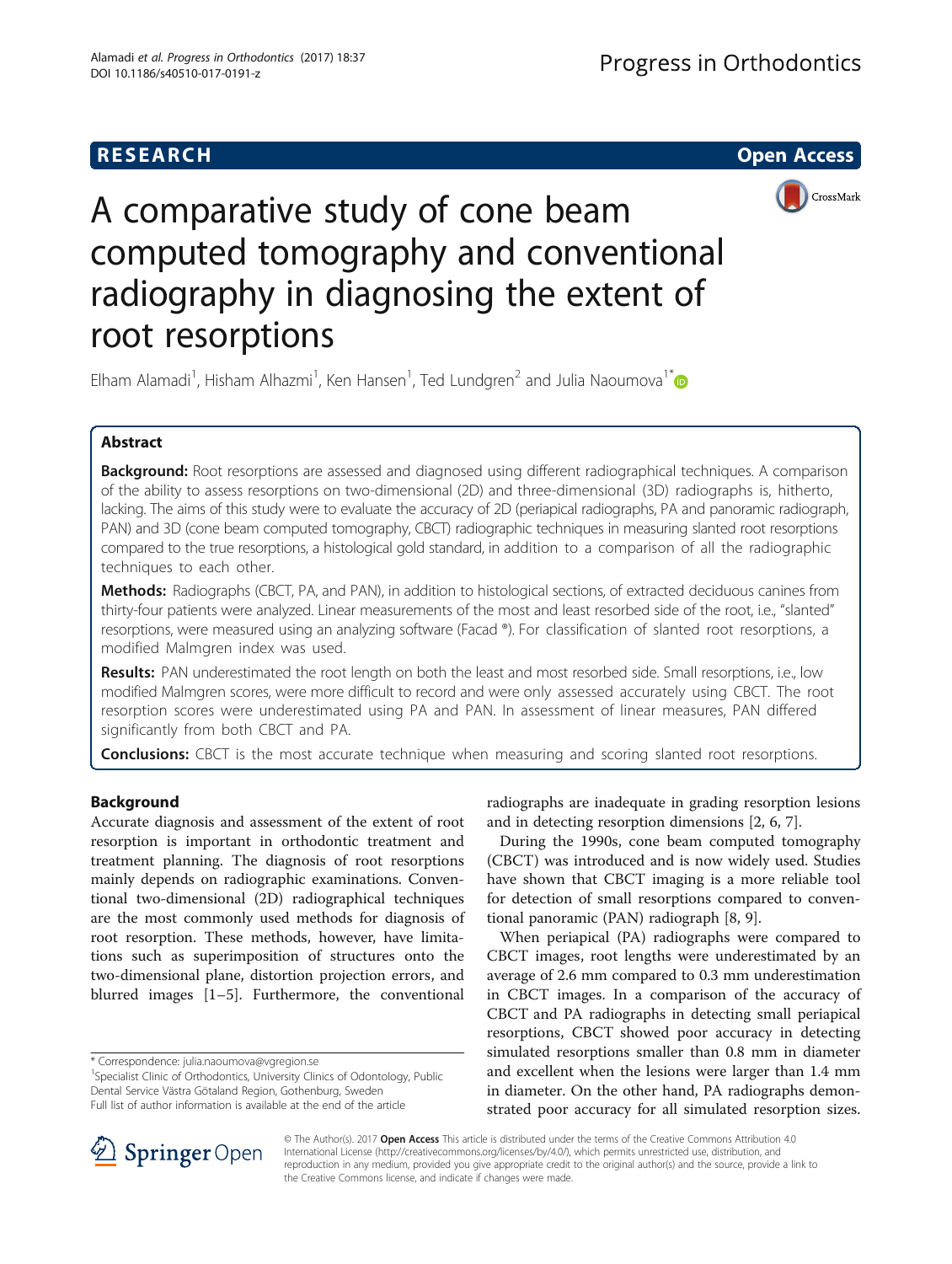A higher accuracy was reported with PA radiographs when lesions were larger (2 to 5 mm) in diameter [\[10](#page-6-0)–[13](#page-7-0)]. Linear measurement is usually used for measuring root length and the resorption level. Several studies have investigated the accuracy of linear measurements in CBCT. Findings indicate that these measurements are highly accurate [[14](#page-7-0)–[17\]](#page-7-0).

Malmgren root resorption scoring system with index scores from 0 to 4 is commonly used to classify the severity of horizontal root resorption. In order to assess slanted root resorptions, a modified Malmgren index is needed [\[18](#page-7-0)]. A thorough comparison of various radiographic techniques and their ability to detect horizontal and slanted resorptions is, hitherto, lacking. To our knowledge, no study has compared slanted root resorptions on PA, PAN, or CBCT in relation to a true histological gold standard. The aims of this study were to evaluate the accuracy of three radiographic techniques: CBCT, PA, and PAN in measuring slanted root resorptions compared to a true histological gold standard, in addition to determining which technique is most precise in detecting slanted root resorption by comparing PA, PAN, and CBCT to each other.

## displaced canines (PDCs) by extracting the deciduous canine. Details about the patients, their recruitment, inclusion, and exclusion criteria are described in this study [[19\]](#page-7-0). Sixty-seven patients (40 girls, mean age ± SD 11.3  $\pm$  1.1, 27 boys mean age  $\pm$  SD 11.4  $\pm$  0.9) with eighty-nine PDCs were randomized by block randomization method with allocation concealment in consecutive numbers of sealed envelopes. Patients were randomized to have either extraction of a deciduous canine or non-extraction. The extraction group was included in the present study, which consisted of forty-four children: 20 boys  $(11.5 \pm 1.2)$  and 24 girls  $(11.2 \pm 1.2)$ , with forty-five PDCs. Eleven teeth were excluded due to

keep the extracted deciduous canine (Fig. 1). The study was approved by the research ethics committee of Sahlgrenska Academy at the University of Gothenburg, Sweden, and by the radiation protection committee. Parents and patients have received verbal and written information, in addition to informed consent provided by the patient or the parent in accordance with the Declaration of Helsinki.

either missing PA radiographs and due to patient's wish to

## Radiographic techniques

Methods

The patient in this study is from a previous prospective randomized trial on interceptive treatment of palatally All patients had a set of radiographic images before extraction of deciduous canines. These radiographs included, at least, two PA, one PAN, and one CBCT. The



Fig. 1 Flow chart describing the study material.  $N =$  amount of patients, PDCs = palatally displaced canines, PA = periapical radiographs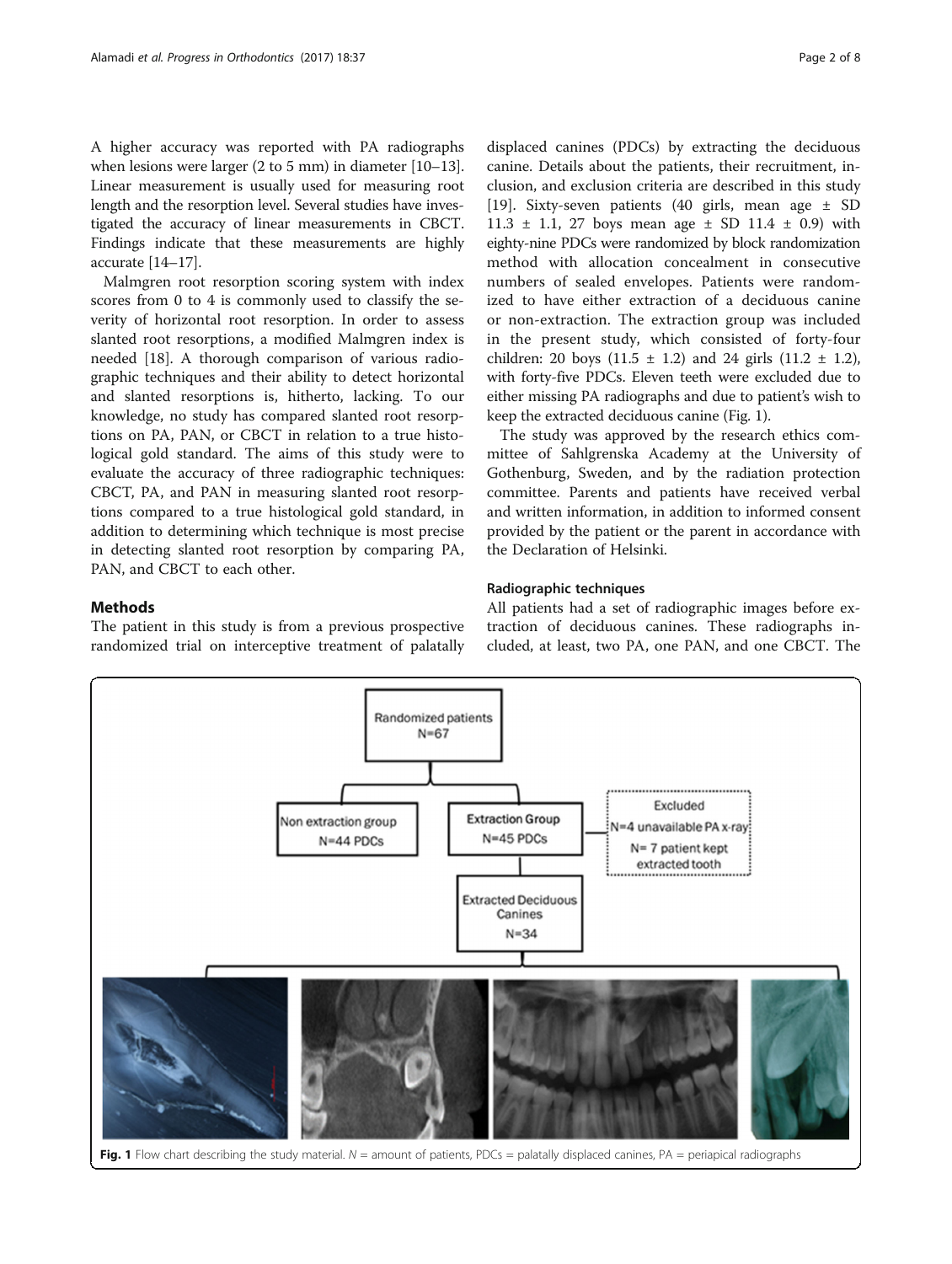PAN and CBCT were taken on the same day as the extraction of the deciduous canine, while the PA radiographs were taken not more than 3 months before the extraction.

PA radiographs were taken by the general practitioners in the public dental clinics, in bisecting angle and parallel techniques. At least two radiographs on each tooth in a different angle to detect the position of the permanent canine were taken. All PA radiographs were scanned in high resolution (2000dcm). PAN were taken at the Department of Oral and Maxillofacial Radiology at the Institute of Odontology at Sahlgrenska Academy, with 1.7-degree magnification (Scanora, Soredex, Finland). CBCT was performed at the Department of Oral and Maxillofacial Radiology at the Institute of Odontology at Sahlgrenska Academy, with 3D Accuitomo FPD (J. Morita, Kyoto, Japan) with a 360-degree rotation. The volume used was  $60 \times 60$  mm. Primary data reconstructions were made by acquisition software (i-Dixel-3DX, 3D Version 1.691, J Morita Mfg Corp) at the Accuitomo workstation, providing axial, frontal, and sagittal views. Secondary reconstruction was then made using the i-Dixel software. A sagittal radiographical view of the deciduous canine was performed with a Sectra Imtec IDSS multiplanar reconstruction program with a reference line placed at the middle of the pulp chamber and another intersecting line with a 45-degree angle. This was made in order to obtain 3D CBCT images comparable to 2D periapical images.

#### Histological measurements

Extracted deciduous teeth were stored in 5% buffered formaldehyde. Before embedding, the teeth were washed several times in 70% ethanol, with a final wash in absolute ethanol. Then, the teeth were embedded in epoxyresin (Epofix®; Electron Microscopy Sciences, Fort Washington, PA), and each tooth was cut sagittally, in a bucco-lingual direction into halves in a Leitz low-speed saw microtome. From the central part of the teeth, three sections were cut with a thickness of 110 μm. All sections were photographed with fiber-optic surface illumination in a Nikon SMZ800 microscope equipped with a Nikon Digital Sight DS-F1 camera. The slanted root resorption evident on the most central cut of the tooth was used as gold standard (Fig. 2).

#### Root resorption measurements

Radiographical (PA, PAN, and CBCT) and histological images of 34 patients, in total 136 images, were coded with a numeric sign, and the order of the images was randomized in [www.random.org.](http://www.random.org) The radiographical and histological images were imported into an analyzing software (Facad version 3.0, Ilexis AB, Linköping, Sweden) and were calibrated regarding magnification. Assessment of the most resorbed and the least resorbed root side



was made on each image by two calibrated examiners (EA and HAL). Two linear measurements were done on each image. The most resorbed (MR) side of the root was defined as the distance from cemento-enamel junction to the most resorbed point on the root. The less resorbed (LR) side of the root was defined as the distance from the cemento-enamel junction to the least resorbed point on the root surface. This was considered a "slanted" resorption (Fig. 2). The original Malmgren index used for classification of root resorptions was completed with additional scores [[18\]](#page-7-0). For classification of slanted root resorption, a modified Malmgren index, now comprising of six scores, was used (Fig. [3](#page-3-0)). When the apex of the tooth was intact, but a resorption was evident on the root side, the resorption was defined as "middle" resorption. Middle resorptions were measured from the most cervical resorption point to the most apical resorption point in a linear line (Fig. [3,](#page-3-0) score 6).

A first set of measurements was blinded; thus, root resorption measurements were performed by each operator on each radiographic image without comparing the image to the gold standard. In a second not blinded measurement set, the root resorption level in each radiographic image was compared to gold standard. The data from the blinded and not blinded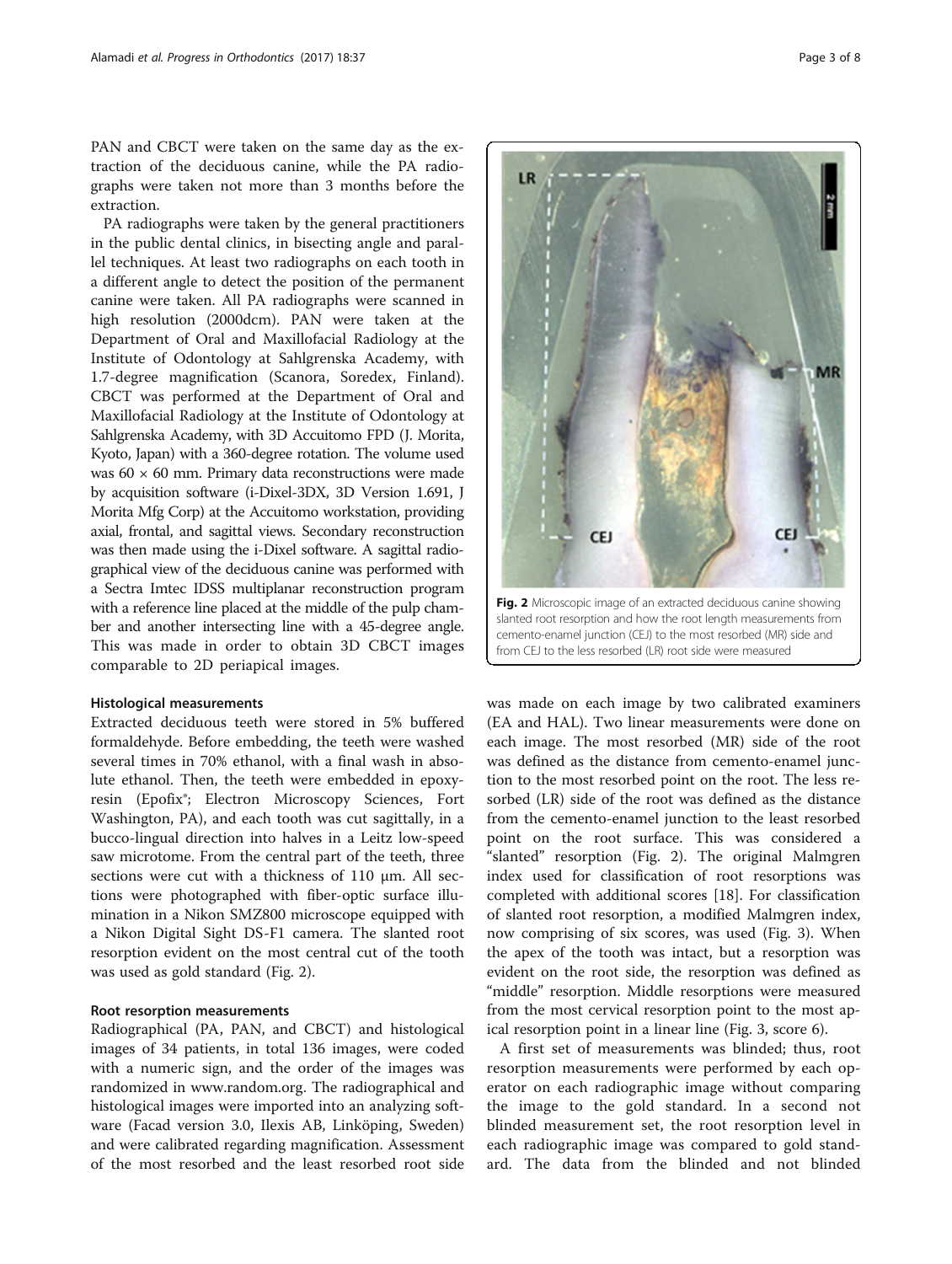<span id="page-3-0"></span>

measurement sets was analyzed by each operator in a 2 months' interval period.

## Statistical analysis

Two root resorption measurements were performed for each tooth; one measured by examiner EA and the other by examiner HAL. The mean of the two measurements was used for the statistical analysis. Paired  $t$  tests were used to compare the blinded and the not blinded data sets.  $p$  values < 0.05 was considered statistically significant. The inter-examiner reliability was assessed with

Cohen's kappa with less than 5% deviation from the gold standard. The Malmgren classification of the gold standard sections was compared to the radiographic sections using Mann-Whitney test. All statistical tests were performed using the statistical package in Excel.

## Results

## Comparison of root length to gold standard

For both blinded and not blinded measurements, PAN underestimated the root length on the least and most



in both blinded and not blinded measurements compared to histology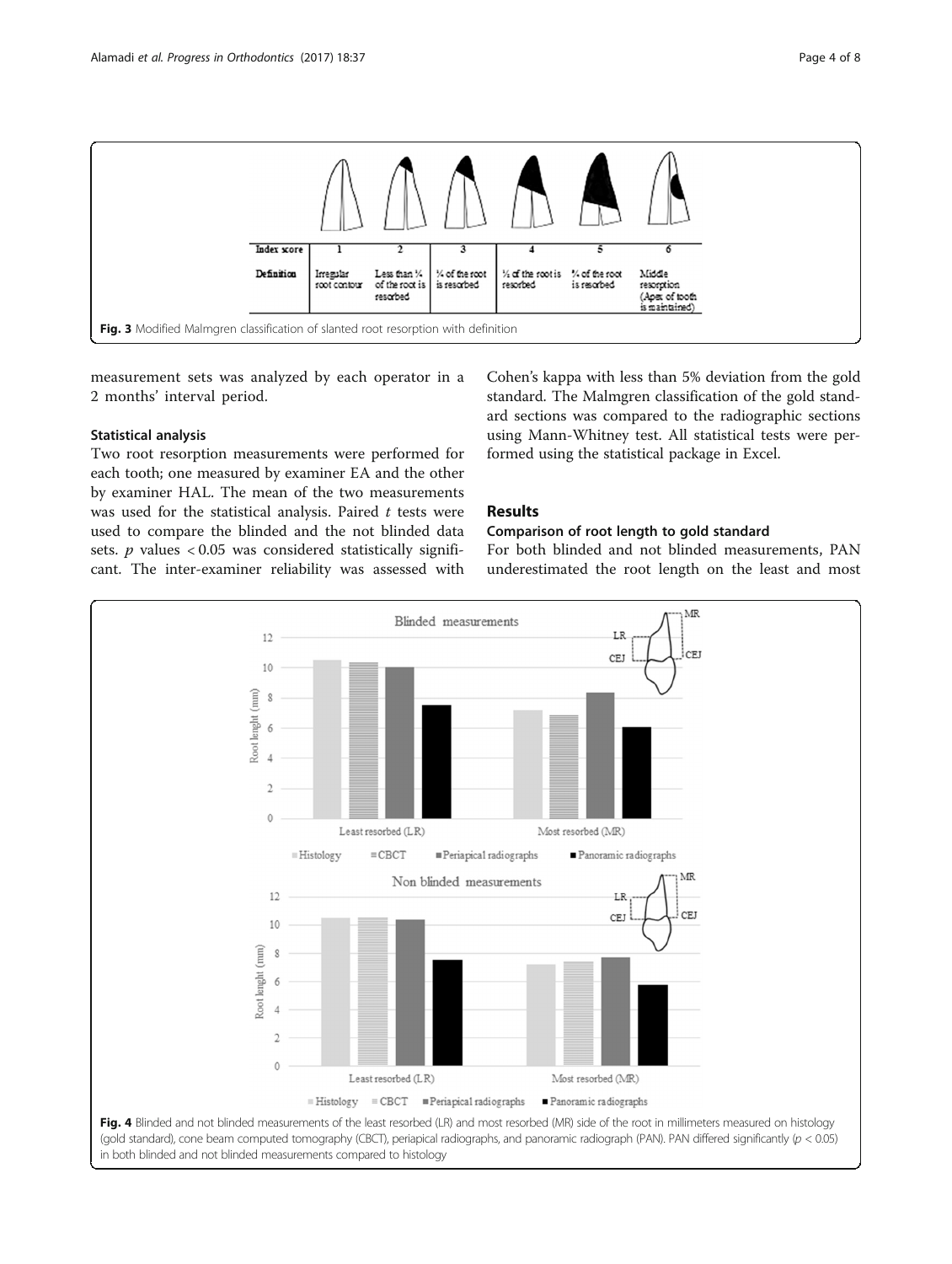resorbed side. However, measurements with CBCT and PA were similar to gold standard (Fig. [4\)](#page-3-0).

## Comparison of modified Malmgren classification to gold standard

There was a statistically significant difference between the root scores for the PAN and PA images compared to the gold standard, while CBCT values did not differ. Also, blinded and not blinded recordings did not differ statistically. Small resorptions were more difficult to record than large resorptions, except for middle resorptions, i.e., grade 6. Resorption grade 1 was recorded accurately only with CBCT. On the contrary, resorption grade 5 was accurately recorded even on PAN radiographs. Resorption grade 6 was severely underestimated by all techniques. Most of grade 6 resorptions were detected on CBCT. Grade 6 resorptions in the apical third were misdiagnosed on the PA and PAN radiographic images as grade 1 or grade 2 (Fig. 5).

## Comparison of root length as measured by the radiographic techniques

In assessments of linear measures, there was no difference between CBCT and PA in either blinded or not blinded measurements. PAN, however, differed statistically significant from both CBCT and PA, both blinded and not blinded, in this sense (Fig. [6\)](#page-5-0).

## Comparison of modified Malmgren as measured by the radiographic techniques

A statistical significant difference was detected for not blinded PA images compared to CBCT and for both blinded and not blinded PAN compared to CBCT (Fig. [7](#page-5-0)).

#### Inter-examiner reliability

The inter-examiner reliability, as assessed by Cohen's kappa, differed for the radiographic techniques. For PAN, the kappa value was 1.0, i.e., a perfect agreement. For PA images, the kappa value was 0.71, i.e., a substantial agreement, and, finally, for CBCT, the kappa value was 0.44 demonstrating a moderate agreement. The inter-examiner agreement for the modified Malmgren root index was 0.88, demonstrating a good agreement between the two examiners.

## **Discussion**

This study shows that CBCT is the most accurate radiographical technique when measuring root length and root resorptions, using a modified Malmgren score, in deciduous maxillary canines. In this study, for the first time, the most common routine radiographs, i.e., PAN and PA radiographs and CBCT, were compared to gold standard histology of true resorptions on extracted teeth.

Orthodontic diagnosis and treatment planning is essentially influenced by radiographic interpretations of the site and severity of root resorptions. Periapical radiographs and PAN are the most commonly used conventional radiographic techniques in orthodontics although they have limitations [\[1](#page-6-0)–[5\]](#page-6-0). CBCT, which was presented in the early 1990s, has been showed to be superior to other radiographic methods. However, the diagnostic measures of CBCT requires validation through comparison with different conventional radiographic methods, in addition to a gold standard [[8\]](#page-6-0).

To determine the degree of root resorption, different approaches have been employed, being linear measurements, scoring of horizontal root resorption degree, or using scales to describe mesial, distal, buccal, and lingual resorptions [[18, 20](#page-7-0)]. In orthodontic patients, slanted root resorption has been found in up to 15% on the palatal root surfaces as measured with CBCT [\[21](#page-7-0)]. Since none

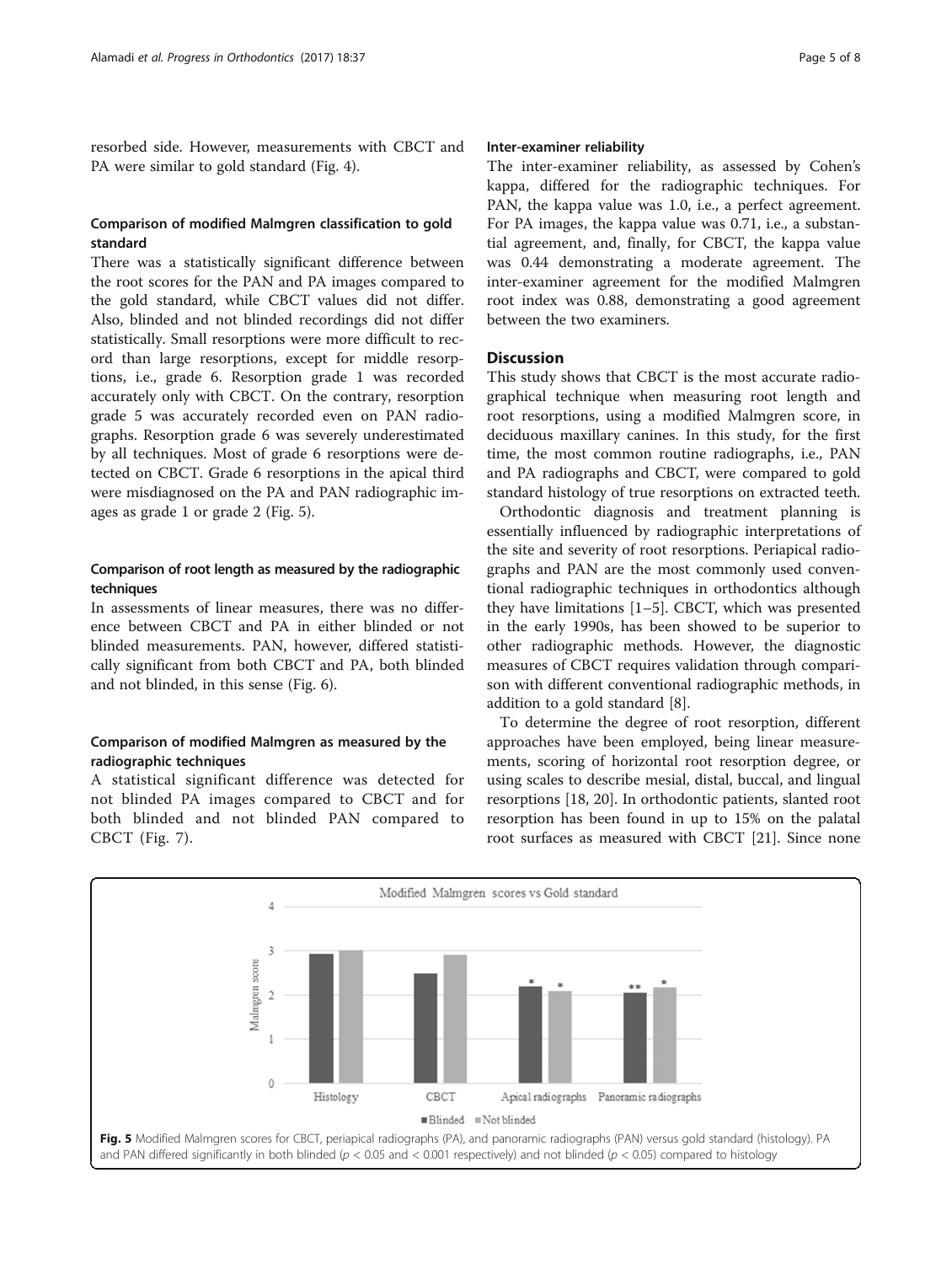<span id="page-5-0"></span>

of the abovementioned indices describes slanted resorptions, a modified six-scaled Malmgren index for various types of slanted resorption was developed.

A statistically significant difference was found in modified Malmgren scores for PA images and PAN compared to gold standard. On the other hand, CBCT did not differ from gold standard. It was evident that grade 6 resorptions with intact apex were the most difficult to detect, especially on 2D x-rays due to superimposition of structures. Large resorptions were easily interpreted with all techniques, while low resorption grades, especially grade 1 could be interpreted only on CBCT images. Other studies have, as well, showed that CBCT is a superior diagnostic tool in determining location and dimension of small root resorptions compared to PA radiographs [[20, 22, 23\]](#page-7-0). CBCT is

also more sensitive than PA images in detecting small simulated lesions drilled on extracted teeth. Small root resorptions less than 0.3 mm can be detected using CBCT while resorptions of 0.6 mm in diameter and 0.3 mm in depth are not detectable on PA radiographs [\[8,](#page-6-0) [22, 24](#page-7-0)].

Furthermore, when linear measurements were assessed and compared to histology, CBCT was once again found to be the most accurate technique. Interestingly, linear root length measurements of the most resorbed side made on PA images were close to gold standard, while the least resorbed side was somewhat overestimated. PAN, however, underestimated the root length in both blinded and non-blinded measurements. Several other studies have also reported the limits with PAN for assessing root resorptions [\[8](#page-6-0), [25, 26\]](#page-7-0).

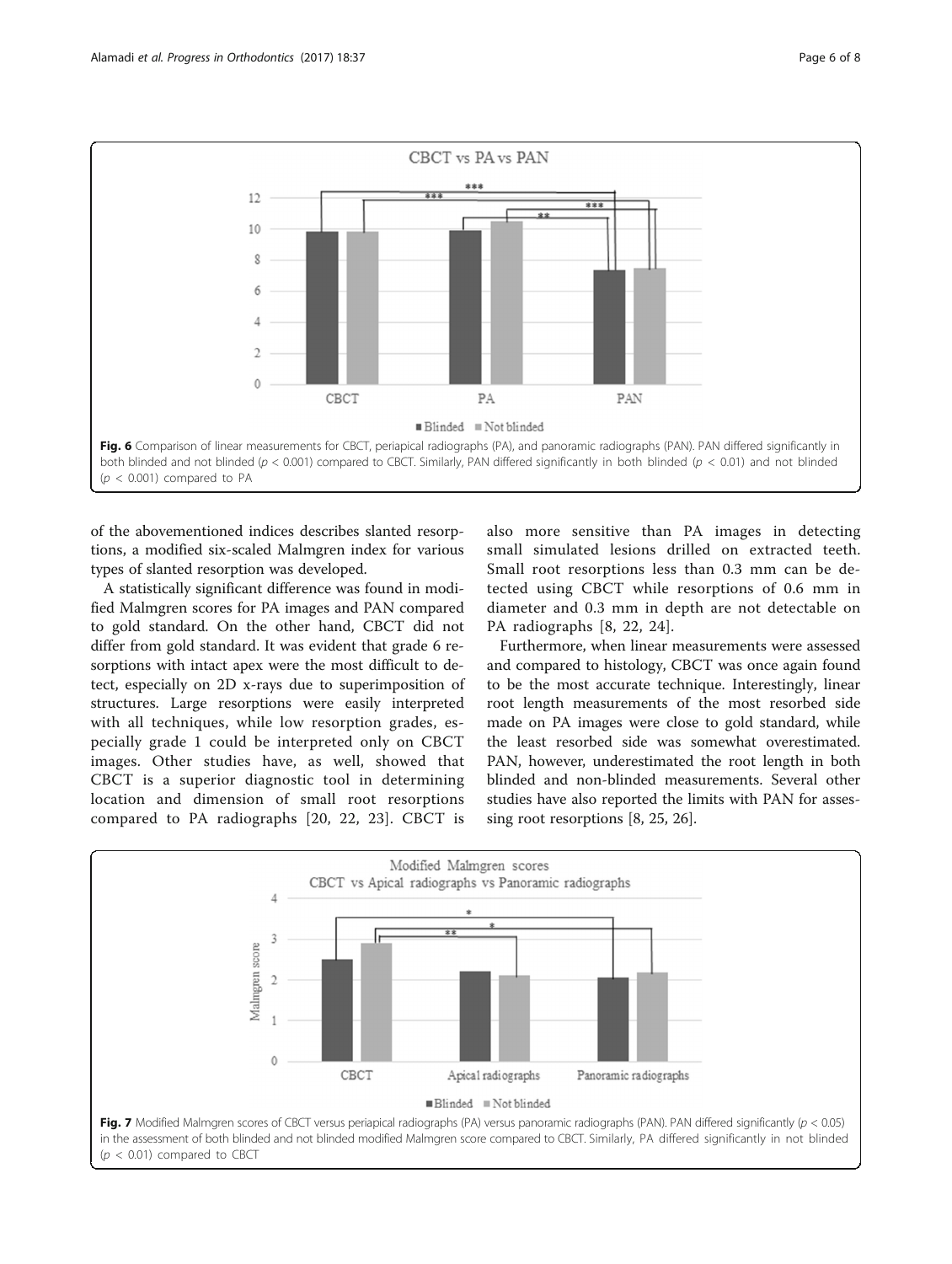<span id="page-6-0"></span>To overcome the difficulties in identifying tooth structures due to superimposition of 3D structures onto a 2D plane, distortion projection errors, and blurred images, blinded and not blinded assessments of root length and resorptions were performed. This has important clinical relevance since the root resorption detection on the radiograph is considered blinded. Interestingly, the linear root length measurements and index scoring did not differ regardless if it was blinded or not. Even when the assessments were done not blinded, PAN underestimated compared to histology but also when it was compared to CBCT. This clearly demonstrates that PAN is not an accurate method to detect root resorption in the canine region. Similarly, PA differed in assessing resorptions with Malmgren scores; however, in linear measurements, it did not differ. When the different radiographic techniques were compared to each other, PAN was found least accurate in blinded as well as not blinded measurements compared to CBCT and PA [8, [27\]](#page-7-0). However, none of these studies have compared the results to a gold standard as done in the present study.

The inter-examiner reliability test in the present study showed better agreement with the least accurate radiographic techniques, i.e., PA images and PAN, as it showed lower kappa values with the CBCT which was the most accurate technique. In the literature, other results, with better inter-examiner reliability for CBCT than for both PA and PAN, have been presented. A reason for this difference might be the use of a modified Malmgren score in the present study. This shows that it is easier to have a high agreement between two observers using a less accurate technique [\[23](#page-7-0), [28](#page-7-0), [29](#page-7-0)]. Thus, CBCT can be useful in the detection of small root resorption and to evaluate the severity of the resorption. In addition, CBCT was the technique most accurate in comparison to gold standard, i.e., histology. Moreover, in clinical practice, CBCT gives a 3D image which provides the clinicians with a multitude of data. However, since the radiation exposure of CBCT is higher than the conventional radiographic methods, it is important to consider factors including the probability of obtaining the diagnostic information that is sought from it, its risks, and costs. Therefore, practitioners should always follow the ALARA principle (As Low As Reasonably Achievable), which dictates that every precaution should be taken to minimize radiation exposure to patients [[30\]](#page-7-0).

## Conclusions

CBCT is the most accurate technique, both blinded and not blinded, when measuring root length and detecting root resorptions using a modified Malmgren score. PA images were comparable with CBCT for blinded and not blinded root length measurements but were not accurate when assessing root resorptions using the modified

Malmgren score. PAN is not a good diagnostic tool for measuring blinded and not blinded root length and root resorptions. A better kappa agreement was seen for the least accurate technique, i.e., PAN.

#### Funding

This research was supported by the Local Research and Development Board for Gothenburg and Södra Bohuslän, Health and Medical Care Committee of the Regional Executive Board for Västra Götaland Region, and the Gothenburg Dentist Society.

#### Authors' contributions

JN conceived of the study, its design and coordination, collected all the material and drafted the manuscript. EA and HA carried out all the measurements, re-measurement and drafted the manuscript. TL carried out the histological images, participated in the design of the study, performed the statistical analysis and drafted the manuscript. KH participated in the design of the study and created the analyzing programme in FACAD in order to measure all the images. All authors read and approved the final manuscript.

#### Competing interests

The authors declare that they have no competing interests.

#### Publisher's Note

Springer Nature remains neutral with regard to jurisdictional claims in published maps and institutional affiliations.

#### Author details

<sup>1</sup>Specialist Clinic of Orthodontics, University Clinics of Odontology, Public Dental Service Västra Götaland Region, Gothenburg, Sweden. <sup>2</sup>Department of Pediatric Dentistry, Institute of Odontology at Sahlgrenska Academy, University of Gothenburg, Gothenburg, Sweden.

#### Received: 15 August 2017 Accepted: 26 September 2017 Published online: 20 November 2017

#### References

- 1. Elefteriadis JN, Athanasiou AE. Evaluation of impacted canines by means of computerized tomography. Int J Adult Orthodon Orthognath Surg. 1996;11: 257–64.
- 2. Ericson S, Kurol J. Incisor resorption caused by maxillary cuspids: a radiographic study. Angle Orthod. 1987;57:332–46.
- 3. Ericson S, Kurol J. CT diagnosis of ectopically erupting maxillary canines—a case report. Eur J Orthod. 1988;10:115–21.
- 4. Peene P, Lamoral Y, Plas H, Wilms G, De Bethune V, Opdebeeck H, Termote JL. Resorption of the lateral maxillary incisor: assessment by CT. J Comput Assist Tomogr. 1990;14:427–9.
- 5. Stewart JA, Heo G, Glover KE, Williamson PC, Lam EW, Major PW. Factors that relate to treatment duration for patients with palatally impacted maxillary canines. Am J Orthod Dentofac Orthop. 2001;119:216–25.
- 6. Ericson S, Kurol J. Resorption of maxillary lateral incisors caused by ectopic eruption of the canines: a clinical and radiographic analysis of predisposing factors. Am J Orthod Dentofac Orthop. 1988;94:503–13.
- 7. Heimisdottir K, Bosshardt D, Ruf S. Can the severity of root resorption be accurately judged by means of radiographs? A case report with histology. Am J Orthod Dentofac Orthop. 2005;128:106–9.
- 8. Alqerban A, Jacobs R, Souza PC, Willems G. In-vitro comparison of 2 cone-beam computed tomography systems and panoramic imaging for detecting simulated canine impaction-induced external root resorption in maxillary lateral incisors. Am J Orthod Dentofac Orthop. 2009;136:764 e1–11. discussion 764-765
- 9. Almuhtaseb E, Mao J, Mahony D, Bader R, Zhang ZX. Three-dimensional localization of impacted canines and root resorption assessment using cone beam computed tomography. J Huazhong Univ Sci Technolog Med Sci. 2014;34:425–30.
- 10. Sherrard JF, Rossouw PE, Benson BW, Carrillo R, Buschang PH. Accuracy and reliability of tooth and root lengths measured on cone-beam computed tomographs. Am J Orthod Dentofac Orthop. 2010;137(4 Suppl):S100–8.